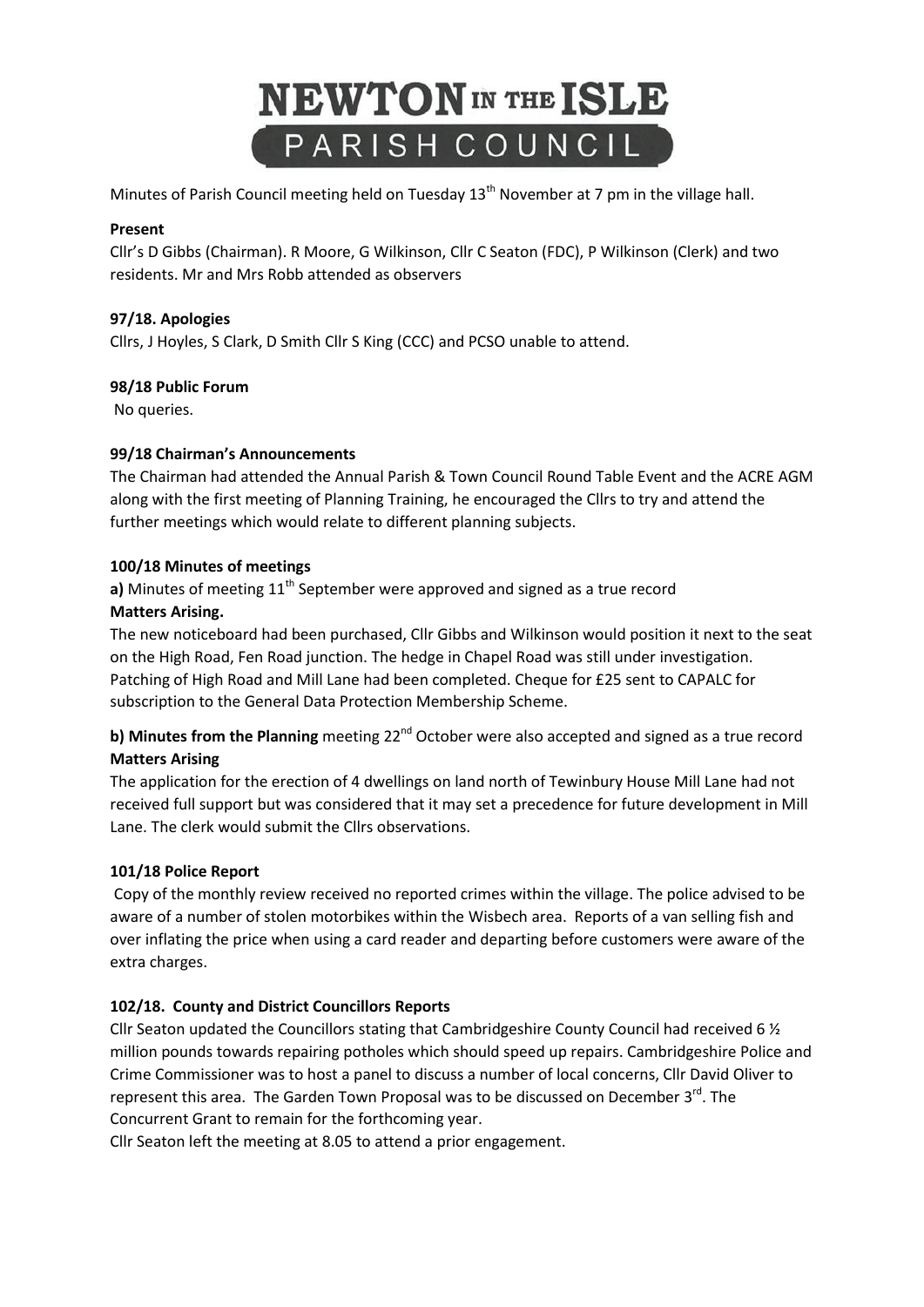## **103/18 Reports**

## **a) Highways/ LHI Bid.**

Patching had taken place on the High Road and Mill Lane with the surface treatment expected to commence in the New Year. A further two Dragon Patcher vehicles had been purchased by Cambridge Highways to enable repairs to be completed more efficiently.

Cllr Gibbs to attend the meeting on  $22^{nd}$  November to present the LHI Bid for 2019.

## **b) Village Hall**

Two Sunday lunches had already taken place both very successful. Management Committee were to explore the feasibility of a commercial kitchen. The AGM would be held on Tuesday 27<sup>th</sup> November at 7.30pm. In the New Year the Management Committee would work towards a Hallmark Accreditation

## **c) Playing Field**

Report circulated prior to meeting. Cllrs agreed to approve retaining the poppy meadow and to enlarge the area to include a wildflower meadow. Total cost of work to enhance the playing field £2,000, grants to be pursued to cover the cost. Clerk to write to the Parochial Church Council regarding placing bird and bat boxes in trees in the churchyard also to Mr Kublik to convey the Councillors thanks for his assistance in preparing the site.

## **d) Trees**

Work completed on Cherry tree in Westfield Road and the removal of an overhanging branch on the High Road. Parish Council would continue to monitor the condition of the trees. Further funding to be considered in the budget next year.

## **e) Emergency Planning**

Eight residents had agreed to training and registration forms had been submitted, two grit bins to be acquired along with the gritting equipment from CCC Highways Department. Placement of the two gritting bins to be discussed further. Two farmers had also agreed the use of their tractors if required, separate insurance for this use would not be necessary. Emergency Planning funding to be determined at the next meeting.

## **f) Correspondence**

Circulated prior to meeting via email Members Services- railway update / PAS Press release Rural Services Network News Rural Bulletin CAPALC Bulletin Lighting agreement Green Dog Walking Scheme Training Events for planning Town and Country Oct Newsletter Gritting Scheme information Strategy Transport Team meeting *Clerks written correspondence* Audit Commission response attached stating no report necessary as council exempt.

Review Polling Places – Feedback form completed for Village Hall as the local polling place Parish Election costs notification received for next May election, £883 contested or £247 for uncontested election

## **104/18 Finance**

## **a) External Audit Commission**

No External Audit Commission report received as the council was exempt this year with our income and expenditure not exceeding £25,000. See minutes May  $8<sup>th</sup>$  2018 minutes item 72/18e Certificate of Exemption. Councillors approving this decision